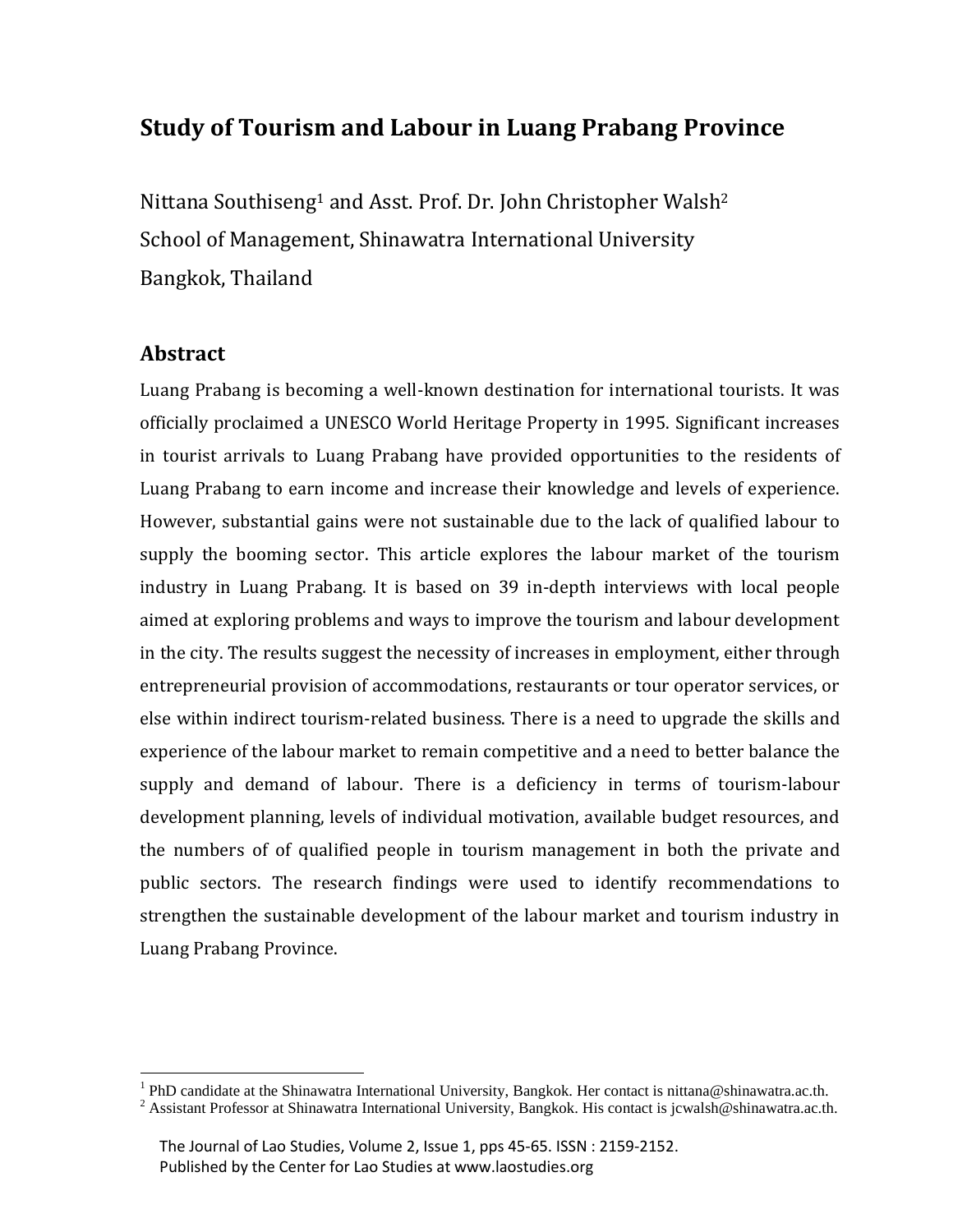# **1. Introduction**

Luang Prabang is the ancient capital city of the Lan Xang Kingdom (the former kingdom of the Lao PDR) and was established some 1,200 years ago. The Mekong Tourism Investment Submit (MTIS) reported that not more than 20,000 people live in the city of Luang Prabang with a population density of 22/ km2; while the administrative region holds 61,814 households and the population increases annually by about 2.4% (Saphakdy, 2005). Many existing and potential tourist attractions are grouped in the region: representatives of the three major ethnic groups, the ancient city with numerous cultural activities and institutions, significant buildings including the National Museum, Vat Xiengthong, Vat Mai, That Chomsy, Vat Visoun, the Kouangsy Waterfall and Tham Ting. Luang Prabang was officially proclaimed and indexed as a UNESCO World Heritage Property in 1995 (United Nations Educational, Scientific and Cultural Organizations [UNESCO], 2004). One result of such international recognition has been to bring more and more tourists to the city. In 2002, 65,872 international tourists arrived, which increased to more than 133,569 international visitors in 2005, while local tourists increased from 75,697 in 2002 to 128,381 in 2005. The tourism industry has generated income for the national economy and created job opportunities for Lao people, in particular the residents of Luang Prabang. Tourism agencies, hotels, quest houses and restaurants have been established in response to the tourism boom. Jobs have been created and businesses opened by local and non-local Lao people and also some from overseas (UNESCO, 2004). Most Lao people moved from the agricultural sector into the tourism sector but there is little evidence of any consistent plan behind this movement or in terms of balancing supply and demand for labour.

# **2. Research Objectives**

This study aimed at studying the association between the tourism industry and the labour market in Luang Prabang. The three specific objectives of the study are:

1) To explore the actual circumstances of the labour market of the tourism industry in Luang Prabang.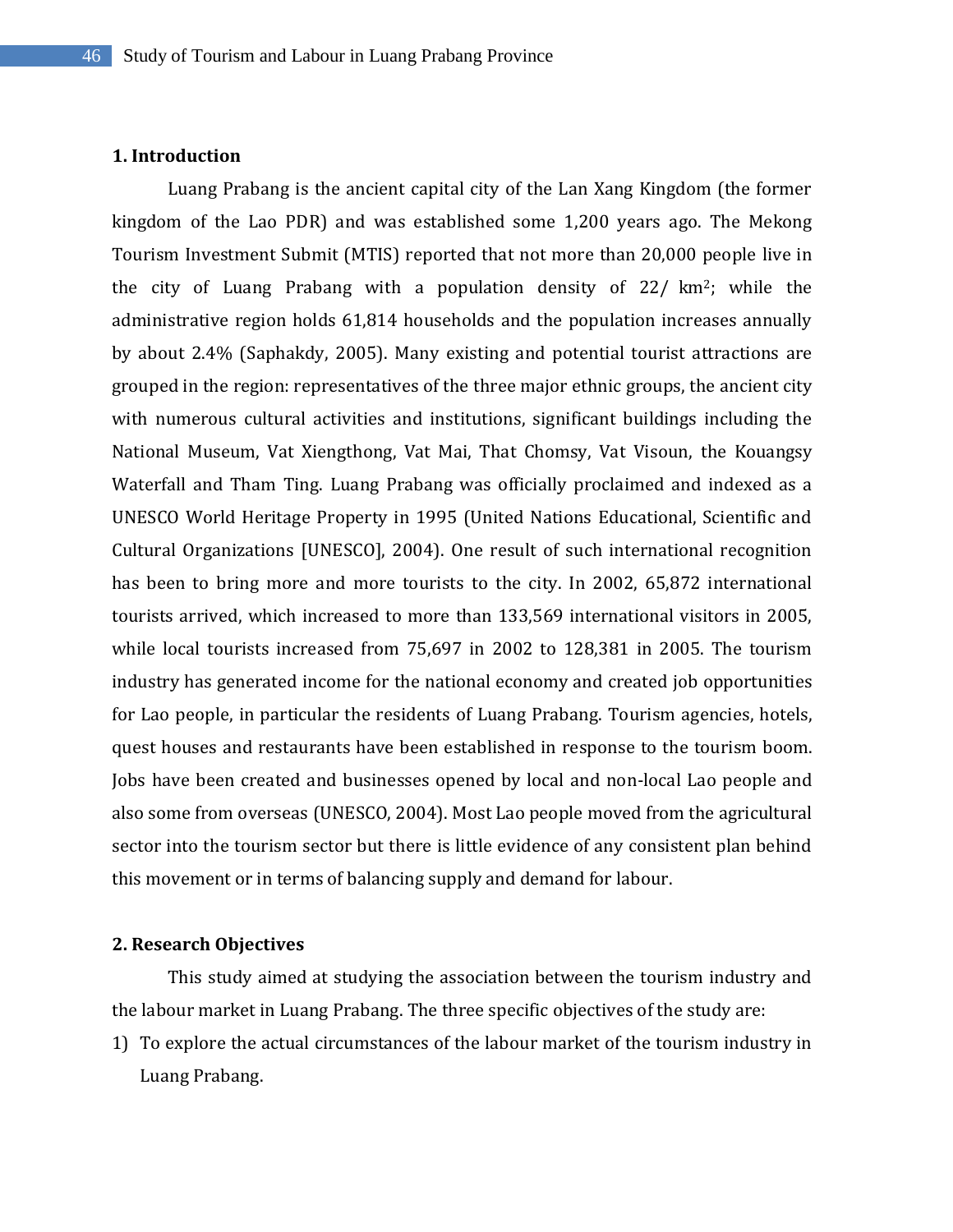- 2) To investigate the challenges, strengths and weaknesses of the current tourism labour market in Luang Prabang.
- 3) To provide applicable suggestions to ensure the sustainable development of the labour market and tourism industry of Luang Prabang.

#### **3. Literature Review**

Tourism has become critical in driving economic development in many countries. Unplanned tourism development can lead to negative impacts both on society as a whole and the labour market in particular. The World Tourism Organization (WTO, n.d.) observed that tourism activities are highly dependent on the availability and quality of labour, which is the key factor in providing services and enhancing quality. It is, therefore, necessary to consider the relationship between tourism and labour.

#### **3.1 Tourism and Labour**

Tourism emerged as part of the traveling experience of the economic elites of Europe (Pearce, Morrison, & Rutledge, 1998). Subsequently, the ability to participate in tourism has become greatly broadened and mass market segments have opened, which have had significant impacts on the urban and economic development of major destinations. Tourists may be divided between local and international tourists and the latter category may be considered either international (from any overseas country) or regional (from neighbouring countries, generally making short-stay visits) tourists (Mongkhonvilay, 2005).

The labour market consists of people doing productive work for wages. UNESCO (2004) demonstrated that labour in the tourism sector involved people who are working and getting a certain wage from either or both direct and indirect tourismrelated businesses. UNESCO explained that persons with salaried jobs in businesses such as handicraft production, restaurant workers, construction jobs created by the demand for new hotels, guesthouses or the expansion of the airports or other forms of transportation, internet cafes, superior quality shops and so on are engaged in the tourism labour market. WTO (n.d.) declared that tourism activities are highly dependent upon the availability and quality of labour resources. An understanding of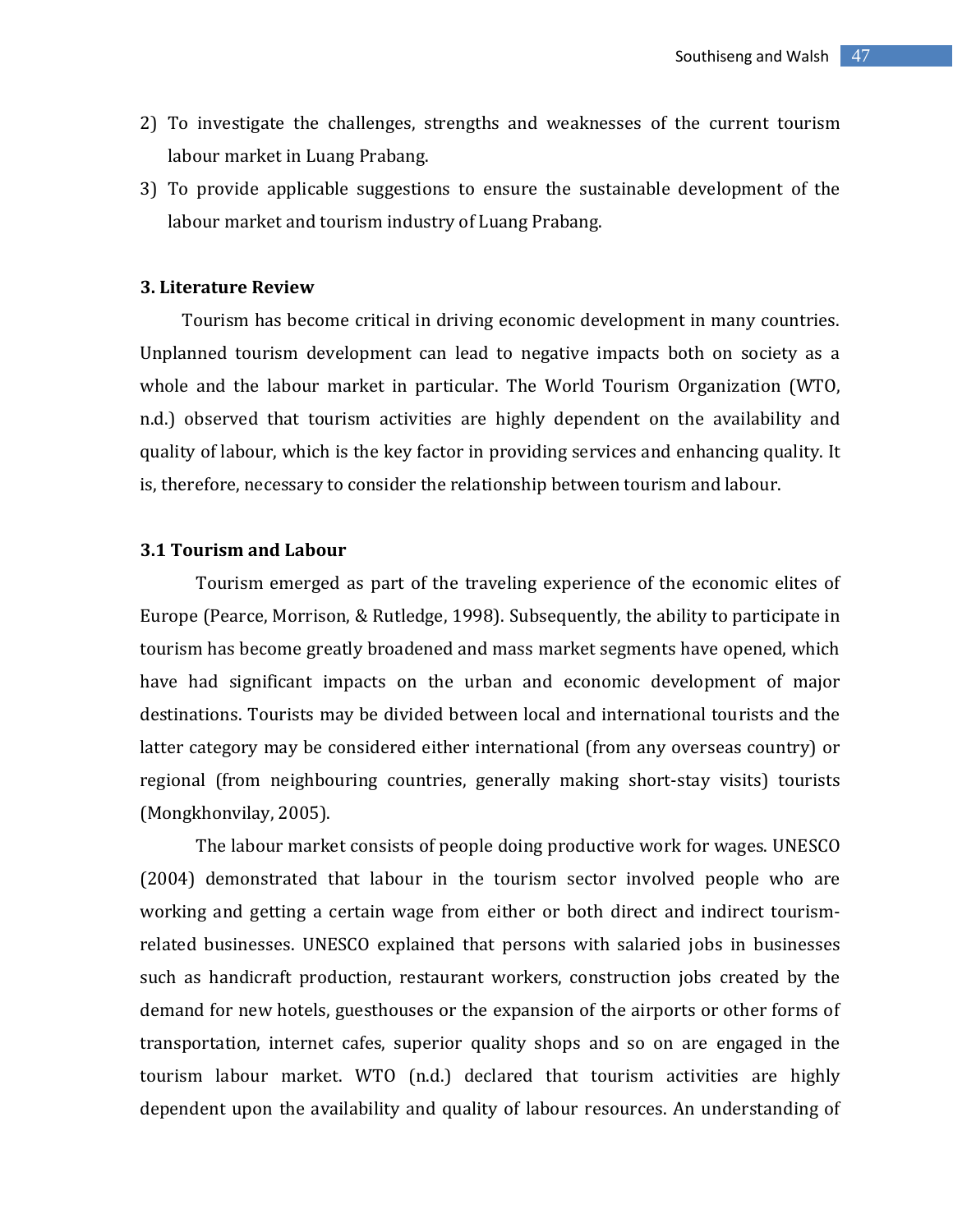labour tourism markets is thus of primary importance to the tourism industry in both industrialized and developing countries. Subsequently, it is very important to assure a balance of the labour supply and demand for sustainable tourism development.

#### **3.2 Job Opportunities and the Structure of the Tourism Labour Market**

Tourism contributes to economic growth and job creation (OECD, n.d.). However, Christensen and Nikerson (1995) pointed out that many of these jobs are seasonal or part-time, require low levels of skill and offer wages no better than minimum wage rates. Most jobs are in the lodging industry, restaurants and bar jobs, especially in eating and drinking establishments. Many people get their first job in tourism because of the widespread availability of jobs but there is little job security or opportunity for career progression. However, while wages may be low, they are deemed better than unemployment or unpaid agricultural labour, which are principal alternatives for the Luang Prabang region.

In assessing the labour supply, the analysis normally starts with demographic data (age; income, gender, education, working year, economic activities, occupation, employment status, working scheme, average hours working, and so on (Anonymous, n.d.). According to the Labour Supply Audit (The New Orleans Jobs Initiative, 2003), the training and vocational experiences of workers are to be identified because they can provide information about their skills and potential that illustrates possible future individual career paths. For the demand for labour, it includes factors such as wage levels and earnings, skills, knowledge and abilities (SKAs) of the labour force (Anonymous, n.d.). It is reported in the National Center for Human Resource Development (NCHRD) in 2005 that there is a high demand for skilled labour since such persons can improve sales and competitiveness.

# **3.3 Tourism Management and Labour Development**

Yamauchi and Lee (1999) argued for governmental intervention to help promote the tourism industry on the basis of its national culture and the natural environment. In this regard, the Lao government (GoL) has launched a program of infrastructure maintenance and installation, including road construction, telecommunications,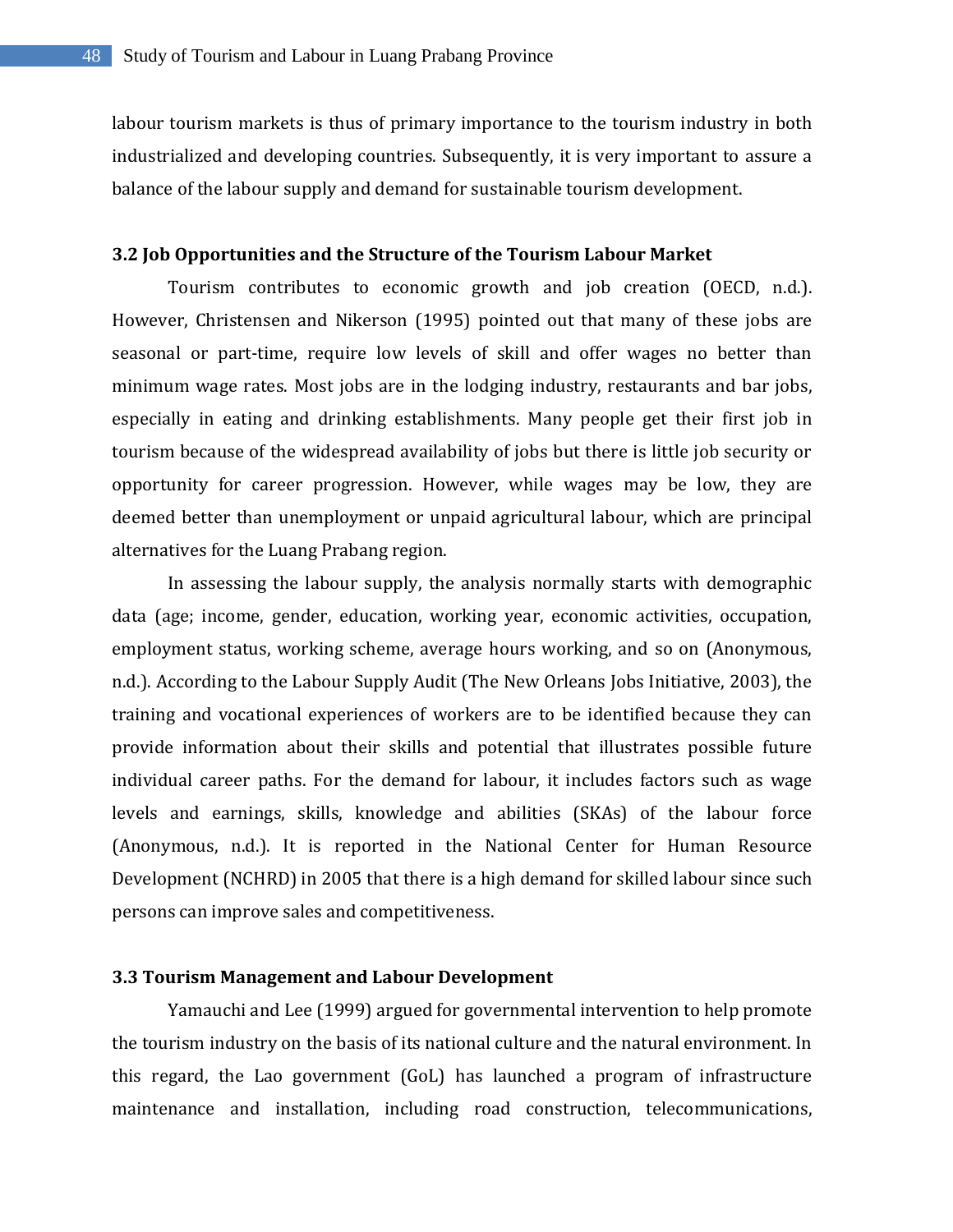electricity and water supply, airports, hotels, restaurants, tourism sites, and the supply of foodstuffs and souvenirs. This is intended to assist all tourists and tourism-related businesses. At the same time, the GoL has taken into account human development, regional cultural preservation and environmental protection to make Luang Prabang unique and appealing as a long-term tourism destination (UNESCO, 2004). UNESCO also observed that proper planning should be accompanied by collaboration from relevant stakeholders, for instance the local community should be able to access information and contribute their efforts and know-how to tourism planning and management processes. There should also be collaboration from other stakeholders, including Non-Governmental Organizations (NGOs), regional authorities, tourists and other private entities (Aas, Ladkin, & Fletcher, n.d). Their participation helps in ensuring appropriate decision making in strengthening both tourism and labour development.

The processes of human resource development have become well-established. Human resources (HR) benefit from training and development (T&D) and undergo monitoring and evaluation (M&E) to determine progress and potential. Bohlander and Snell (2004) suggested M&E on the basis of participation and reaction to T&D. This form of systematic development is necessary if development of the tourism industry is to meet its potential in Luang Prabang.

# **4. Research Methodology**

This research is based on a qualitative approach with a focus on naturally occurring events (Miles & Huberman, 1994). This approach helps create a holistic picture that reveals complexity and probes deeper into the observations made (Prongjit, 2006). Both secondary and primary data were used. Secondary data informed the primary data collection process and was also used to interrogate the findings. The primary data collection was carried out through face-to-face interviews and direct observations. The researchers conducted in-depth interviews in the city of Luang Prabang. The sampling design of this study was non-probability, meaning the targeted samples did not have an equal chance of being selected (see Table 1 below).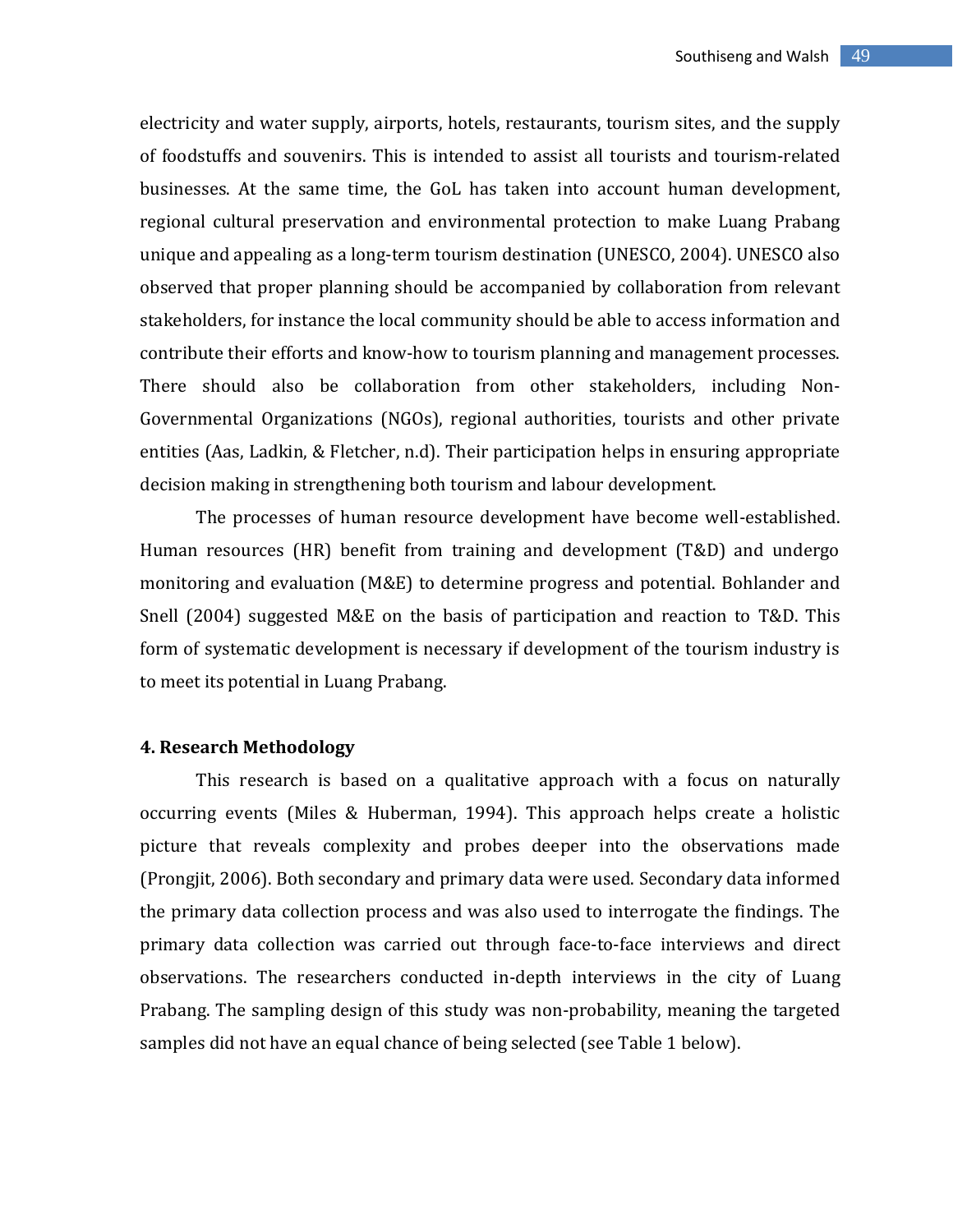Table 1: Interviewing Samples

| Tourism - Related Organizations                                                      |    |  |  |
|--------------------------------------------------------------------------------------|----|--|--|
| Hotels and Guesthouses                                                               | 12 |  |  |
| Restaurants                                                                          | 7  |  |  |
| Tour Operators                                                                       | 7  |  |  |
| Tourists                                                                             | 8  |  |  |
| Representatives from Tourism Office, Department of Labour,<br>Universities and NGOs. | 5  |  |  |
| Total                                                                                |    |  |  |

Thirty-nine personal in-depth interviews were conducted with relevant individuals using convenience, networking and snowball methods of locating respondents. They included business tourism-related entrepreneurs, employees, tourists and also officers working in the tourism authorities (the Provincial Tourism Authority in Luang Prabang, University, and the Department of Labour in Luang Prabang) and relevant NGOs based in Luang Prabang, such as the United Nations Development Program (UNDP), Asian Development Bank (ADB) and the Netherlands Development Organization (SNV). The interviews employed both structured and semistructured questionnaires because the authors had prepared a set of questions for use in interviews while encouraging respondents to explore issues and perspectives that were unique to their own position. Each interview took around an hour to complete. The collected information was transcribed, coded, processed and analyzed using a content analysis approach, which measures the semantic content of a communication to diagnose the findings of both primary and secondary data (Cooper & Schindler, 2006).

# **5. Results and Discussion**

#### **5.1 Tourist Profile in Luang Prabang**

The GoL has been promoting international tourism in Laos since 1989. The total number of tourists has consequently increased, especially foreign tourists (see Table 2)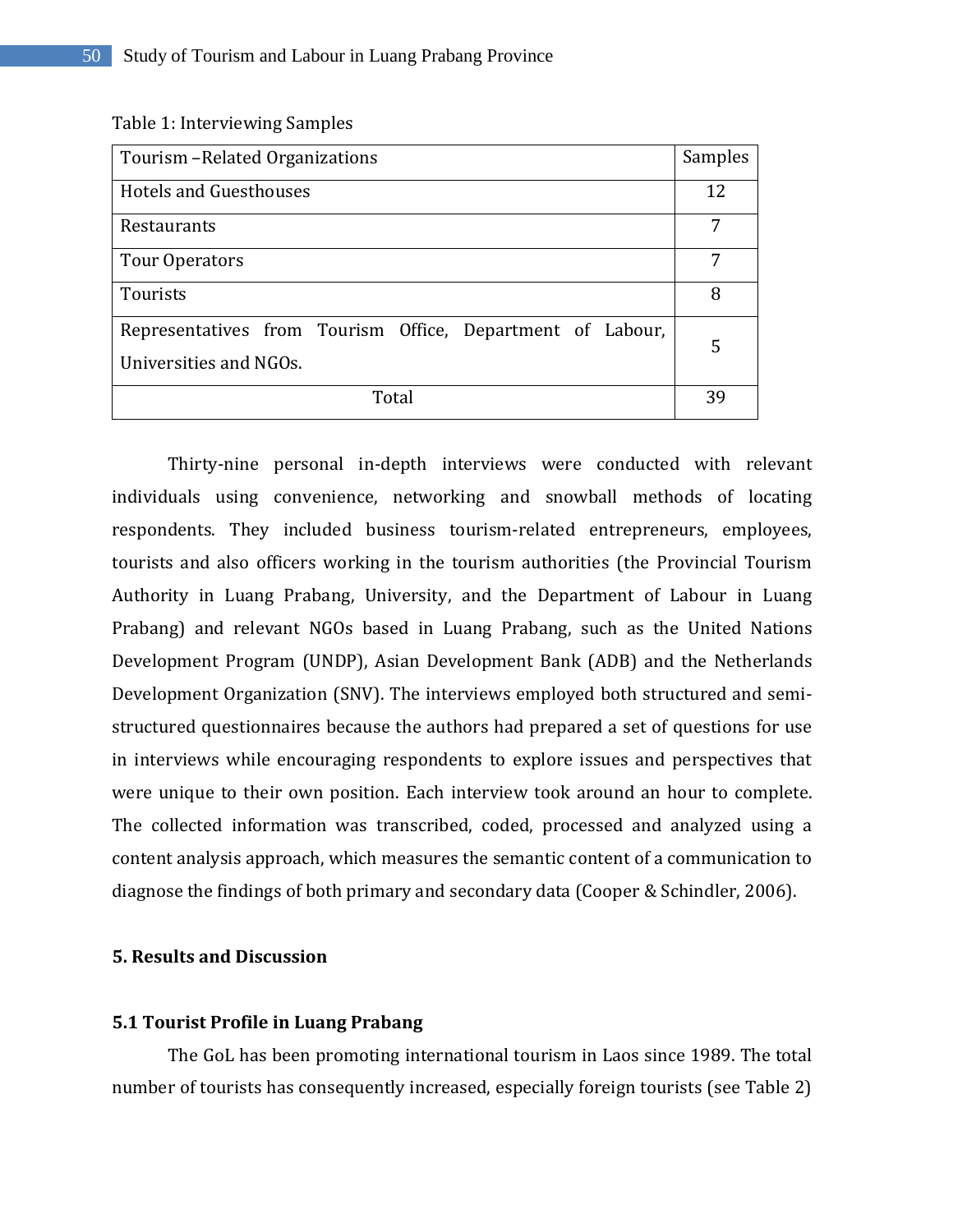(National Tourism Authority of Lao PDR, n.d). A majority of tourists were from the United Kingdom, Thailand, Germany, Australia and the United States of America. The UK had the highest number of tourists, while Thai tourists were becoming increasingly important, being 15% of the total in 2005, which was a significant rise from 2004. According to interviews, most of the international tourists enjoyed ecotourism, cycling, elephant riding, boating, hiking and home stays with local people in the targeted tourist sites. The tourists were apparently willing to recommend their families, relatives and friends to visit Luang Prabang. Some noted that they planned to visit Luang Prabang again for their holidays in the future. A couple of tourists from UK said that:

*"We have been very impressed while visiting and staying in Luang Prabang. It is quiet, has a good atmosphere, and the people are friendly. We like the temples, and historical arts. Of course, we will recommend to our relatives and friends to visit here for their holidays and come here again as it is good value."*

Luang Prabang was also popular with Lao tourists because of the history and culture associated with the region, see Table 2.

| Category of<br>Tourists | Number of Tourists Yearly in Luang Prabang |         |         |         |  |
|-------------------------|--------------------------------------------|---------|---------|---------|--|
|                         | 2002                                       | 2003    | 2004    | 2005    |  |
| Lao                     | 75,697                                     | 58,983  | 90,593  | 128,381 |  |
| Foreigners              | 65,872                                     | 99,150  | 105,513 | 133,569 |  |
| Total                   | 141,569                                    | 158,133 | 196,106 | 261,950 |  |

|  |  | Table 2: Tourists in Luang Prabang |  |  |  |
|--|--|------------------------------------|--|--|--|
|--|--|------------------------------------|--|--|--|

Source: Provincial Tourism Office of Luang Prabang, 2006.

Based upon the information provided by the Provincial Tourism Authority (PTA) in Luang Prabang (2006), it was found that a majority of tourists (33% and 26%) anticipated spending their holidays in Luang Prabang for two and three nights respectively. Some tourists explained during interviews that they planned to explore the natural environment and expected to relax longer in the peaceful surroundings of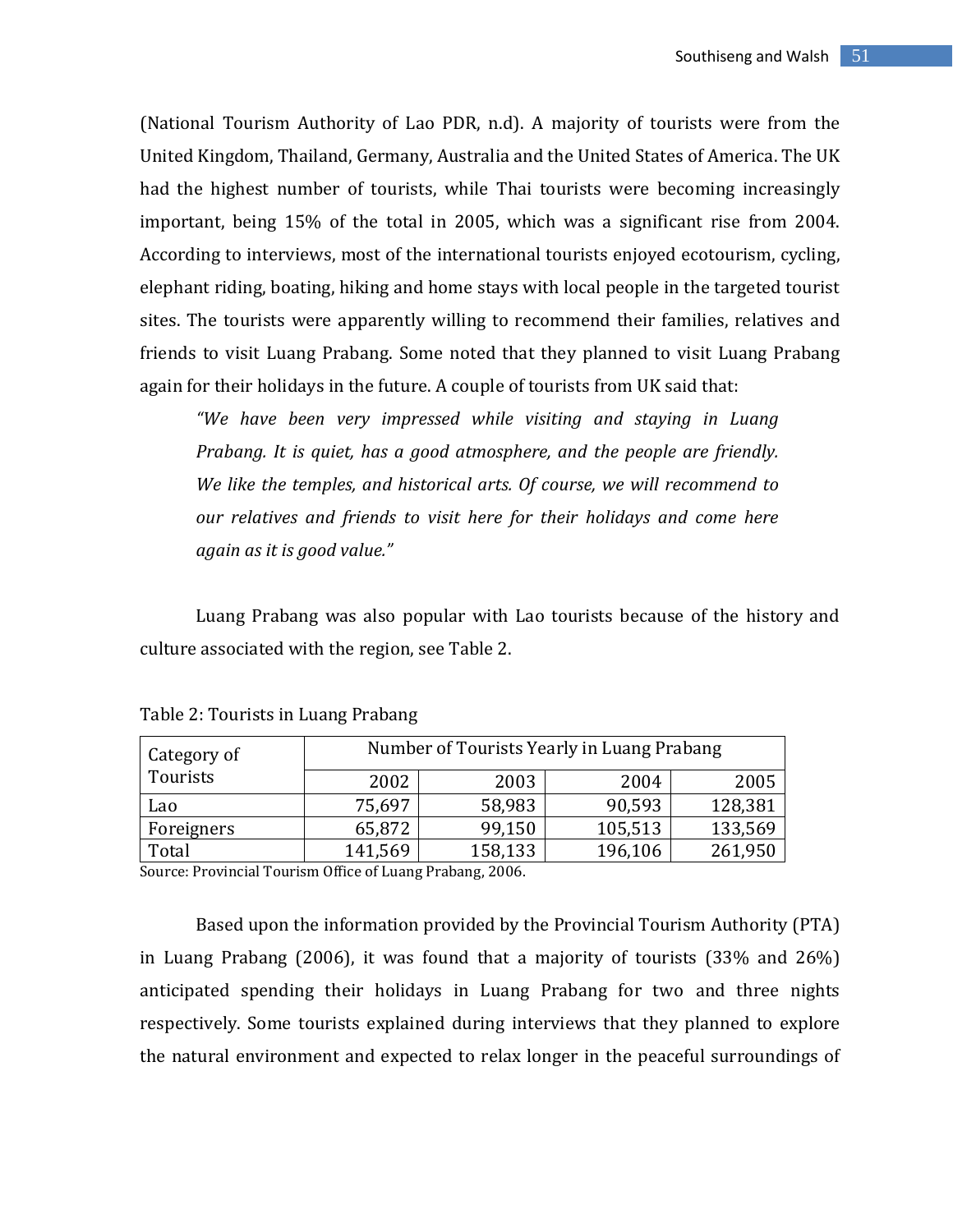Luang Prabang. Some intended to learn about ethnic minority cultures in the area. Hence, they wanted to stay longer.

The largest proportion of tourists (64%) chose to stay at the cheapest accommodations, costing less than \$10 per night, while 25% preferred to stay at midpriced accommodation at from \$11 to \$120 per night and the remainder chose luxury hotels costing more than \$120 per night (PTA, 2006). Clearly, tourists arrive in Luang Prabang with a variety of interests and expectations. Consequently, now Laos as well as Luang Prabang has been moving from a command economy to a market economy, Lao organizations must create market-based HR and customer satisfaction mechanisms from scratch. Certainly, it is necessary for workers to be prepared to provide a variety of service levels and flexibility.

# **5.2 The Labour Market of Luang Prabang: Business Entrepreneur Creation**

According to interviews, entrepreneurs understood that an increasing tourism sector provided them with opportunities to invest in various businesses. This coincided with the statistical evidence depicted by the Lao National Tourism Administration (LNTA, 2006), which confirmed that the tourism industry of Luang Prabang has direct effects on entrepreneur creation, especially in the hotel and guesthouse industry, as well as on restaurants and tourism agencies:

 *Hotel entrepreneurs:* local and foreign entrepreneurs have been increasingly investing in hotel businesses. Hotels in Luang Prabang increased from 14 units in 2002 to 18 units by 2006. There were three types of owners: privately owned, joint ventures (JVs) and State-Owned Enterprises (SOEs). The most significant percentage (56%) of the hotel business is privately-owned, 11% is owned by the foreign investors, 6% is owned by the GoL, and 27% are JVs shared by the GoL, local residents and foreign investors, who are mostly British, French or Hong Kong Chinese. Some of the SOE/JV hotel managers reported that since they already had hotel and hospitality management skills and experience, they had faced few problems. They operated their businesses with a customer-oriented focus. As one hotel manager observed: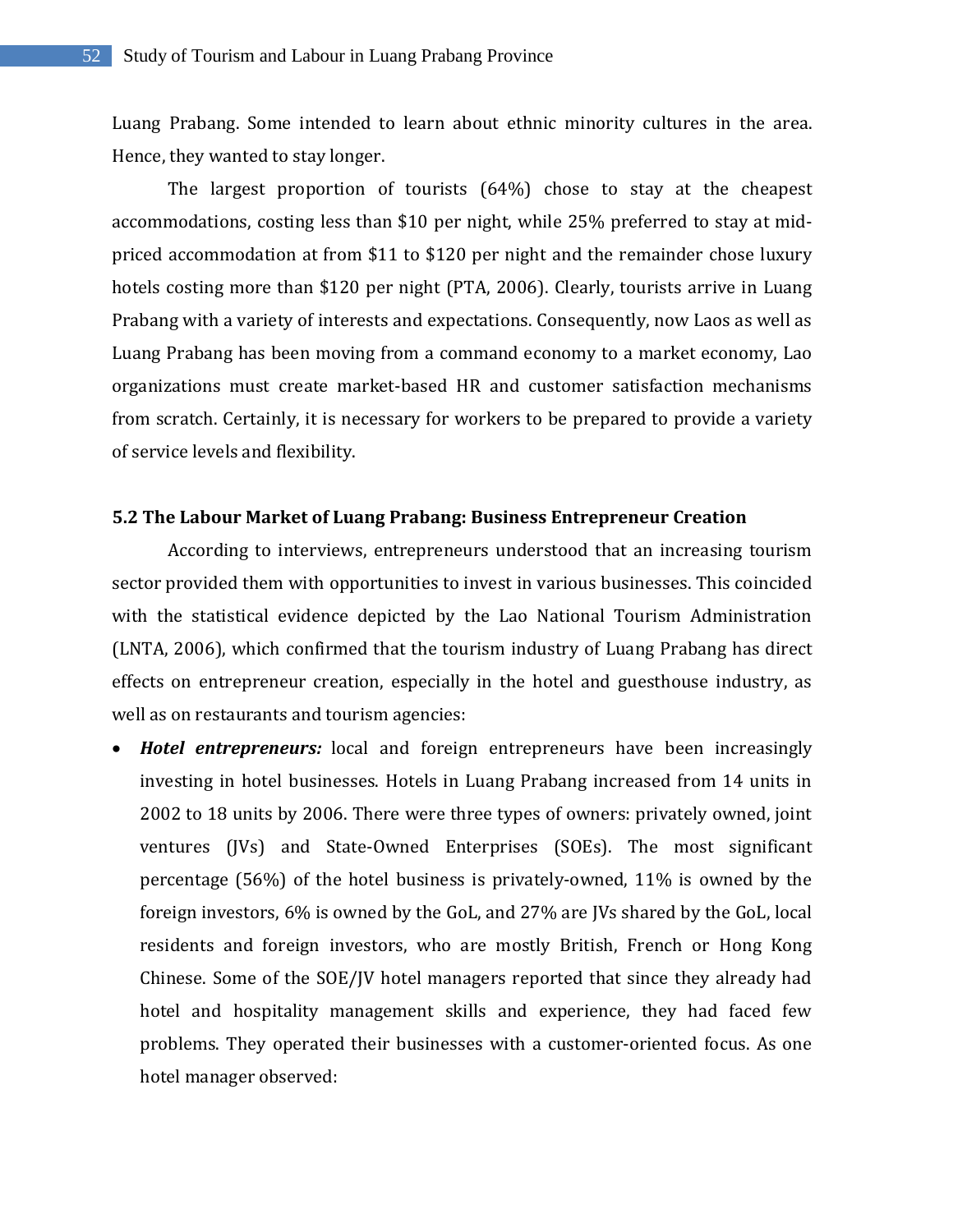*"I am the owner and manager of this hotel. I have been working in this area for more than 20 years. I started working and learning from experience since I studied overseas. Certainly, the experience and knowledge gained from my study and previous jobs helped me a lot in managing my business as well as working with the employees. Thus, it is not very difficult for me to be successful here."*

- *Guesthouse entrepreneurs:* tourism development in Luang Prabang has also had an effect on the local guesthouse sector. Guesthouses are the largest provider of accommodation in Luang Prabang. There were 114 entities in 2002 and 146 entities in 2005, with 134 guesthouses officially registered in 2006 (LNTA, 2006). Almost 99% of guesthouses were family-based businesses run by local entrepreneurs. According to interviews, some entrepreneurs owned several guesthouses simultaneously. One interviewee, who was the General Manager of the Inter-Lao Tourism Operator in Luang Prabang, remarked that most guesthouse entrepreneurs have their own land, houses or other buildings and might provide resources to others to help start their own businesses. It was observed that many new guesthouses were also under construction. It appeared that some guesthouses were capable of offering only two or three rooms to visitors, with a cost of around \$3-\$5. The low level of revenue available helps explain why some guesthouses have not yet been officially registered. Most guesthouse entrepreneurs appeared to run their businesses according to experience - meaning that they did not have specific managerial skills, but they were learning from doing. Nevertheless, an increase in this sector had led to an increase in employment, as had been predicted by Christensen and Nikerson (1995).
- *Restaurant entrepreneurs:* From 2002 to 2005 the number of restaurants increased from 58 to 102 units; with 12 restaurants officially registered. All were privately-owned. Around 67% of the restaurants were owned by foreign investors, with a minimum capital investment of \$10,000-50,000, as well as minimum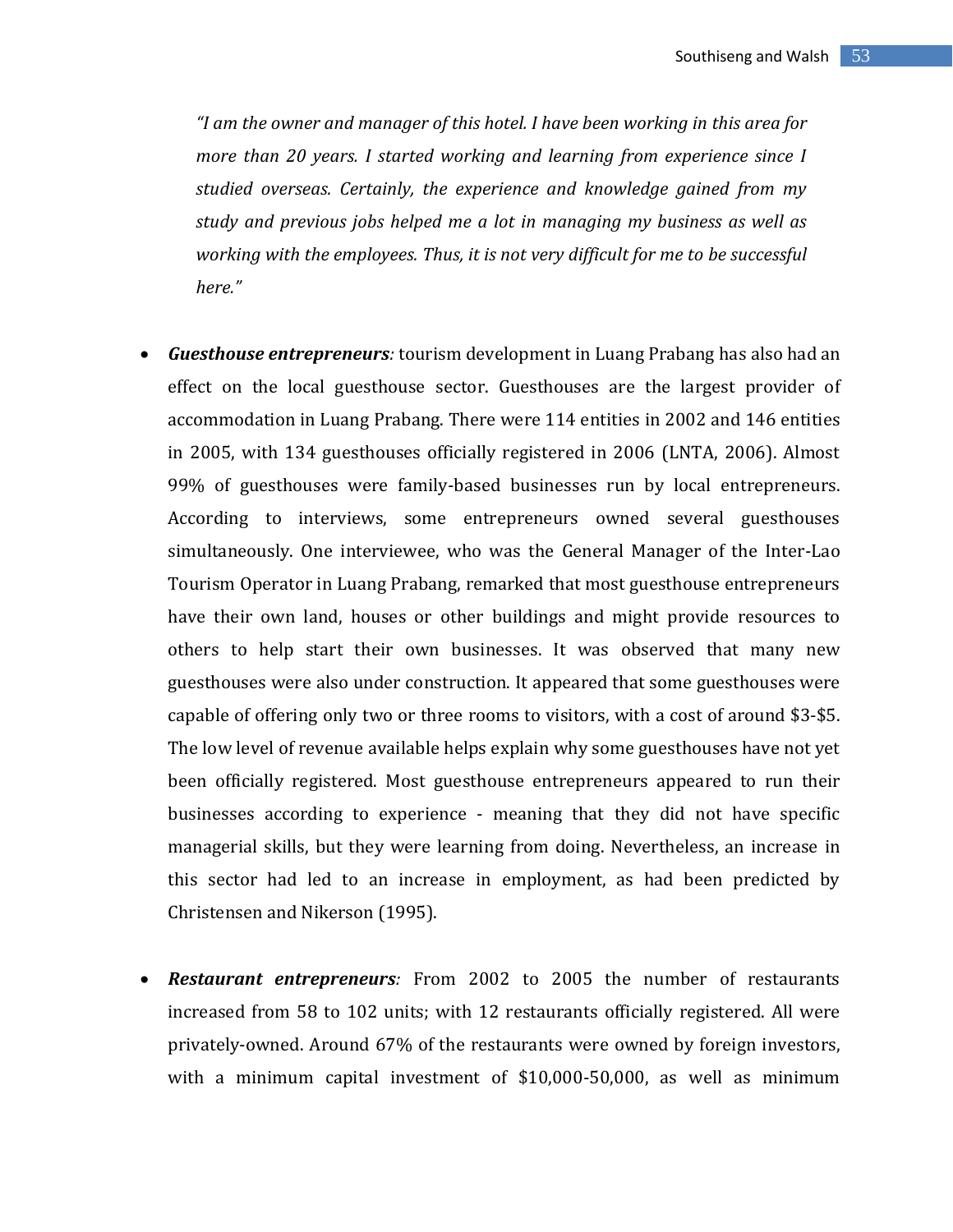turnover of \$3,000-20,000 (LNTA, 2006). The remaining 33% were operated by local entrepreneurs, with the lowest capital investment of \$2,500-5,000 and the lowest turnover of \$500-1,000. Foreign-owned restaurants, therefore, appeared to have more competitive power than locally-owned ones. Based on interviews, it was found that a number of restaurants were recently established (within the past four or five months) and were being run by new entrepreneurs. Some had expanded into branches owned by existing entrepreneurs. For example, the Indo-China restaurant and two pizza restaurants had their own branches, owned by a Thai entrepreneur married to a local Luang Prabang woman. They also planned to open a spa business in the near future. The number of restaurants was expected to increase further in the future as the number of the tourists would also increase, according to an officer's statement at the PTA. This will lead to higher employment in the sector. As competition in the city increases, it is hoped that the level of service and quality of food will also increase.

**Tour Operation Entrepreneurs**: there were 24 tour operators in 2006, as compared to 13 in 2002. However, according to the PTA, a lack of technical capacity means it is not possible to provide accurate ownership details. Tour operators focused on such areas as traditional tourism, ecotourism, ticketing and accommodation. In addition, local entertainment facilities increased from three in 2004 to seven in 2005 (with an unknown number of unofficial facilities). These also offer generally low-skilled and low-paid jobs, although some do have better prospects.

The tourism industry has, therefore, contributed to the growth of employment and entrepreneurialism in the city, as well as foreign direct investment. There have been positive externalities associated with these changes but it is not clear that there are any mechanisms for ensuring long-term and sustainable change in the labour market. Should external environmental shocks cause tourism numbers to decline, in other words, it would be followed by decreases in employment and business revenue.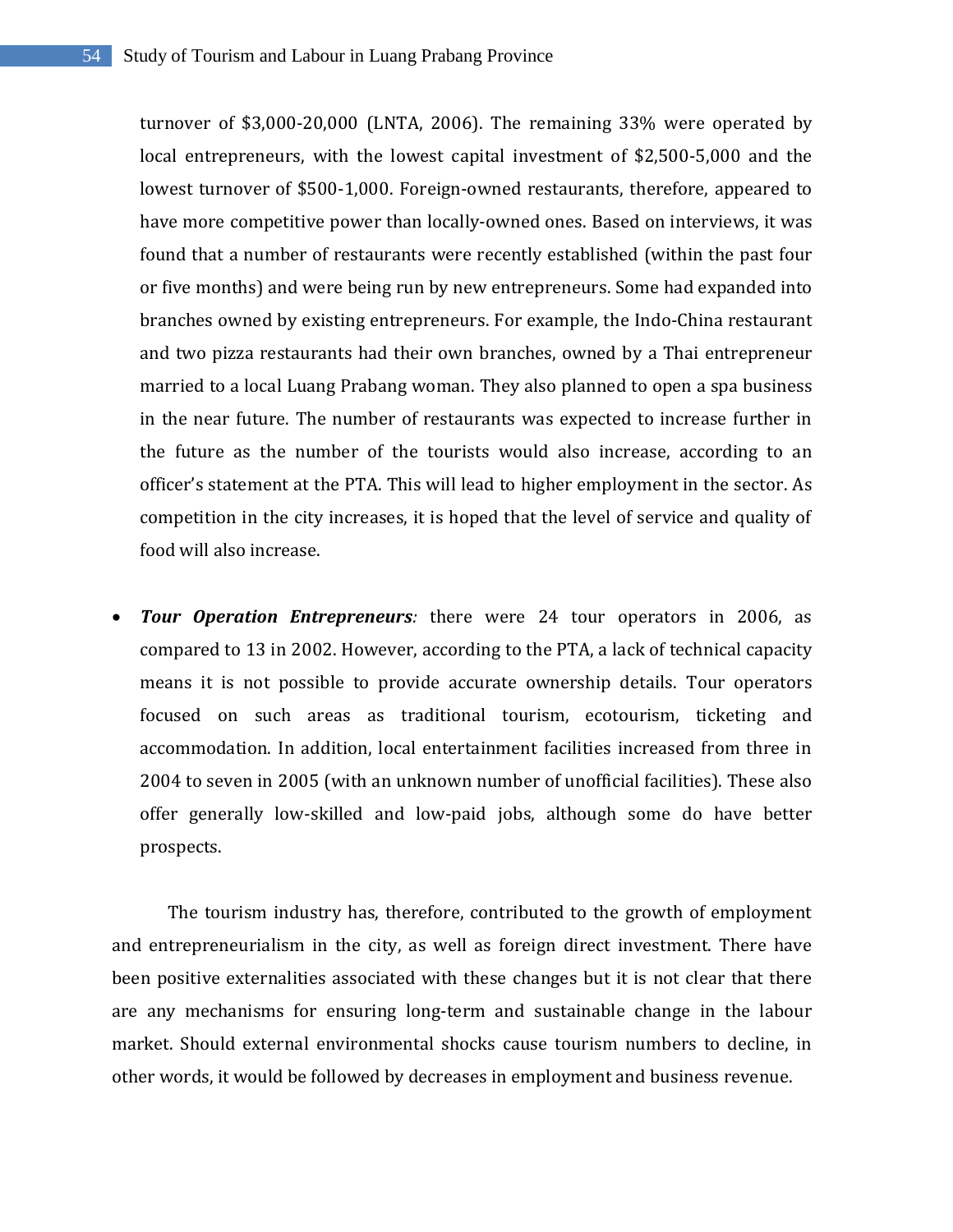#### **5.3 The Labour Market of Luang Prabang: Employment Opportunities**

In addition to the sectors described above, it was clear that other activities had also been stimulated by increased tourism. This included personal transportation services, such as aviation, buses, cars, taxis and tuk-tuk services. Additional areas included internet cafés, spas and massage businesses, construction, food and the production of souvenirs and handicrafts. These activities should certainly be included within the overall tourism sector (UNESCO, 2004).

According to employment statistics provided by the manager of the Department of Labour in Luang Prabang, 5,389 people (1,310 were women) were employed in privately-owned tourism-related enterprises in 2005. The growth rate of employment was 1.5 % per annum above the overall rate for the private sector. He continued:

*"The workers are paid in accordance with the agreement between employers and employees, and the labour policy of Laos. The minimum wage policy of Laos for each individual worker is \$27 per month. This policy is reviewed and adjusted with reference to the realistic conditions of the social and economic situation of the country".* 

According to the PTA, the largest source of employment in the private sector was in hotel enterprises (See Table 3). The hotels employed 685 local people (376 females and 309 males) and 30 expatriates (7 females and 23 males). The expatriates were mostly from France, Myanmar, Indonesia, Thailand, England, Germany and Vietnam. Guesthouses were second in size, with 676 local employees (302 females and 374 males) and three male expatriate workers. Restaurants occupied third place, with employment for 233 local people (95 females and 135 males). Lastly, the tour agencies employed 185 local people (55 females and 130 males). These figures are incomplete. However, it is clear that the majority of new employment opportunities registered have gone to men rather than women.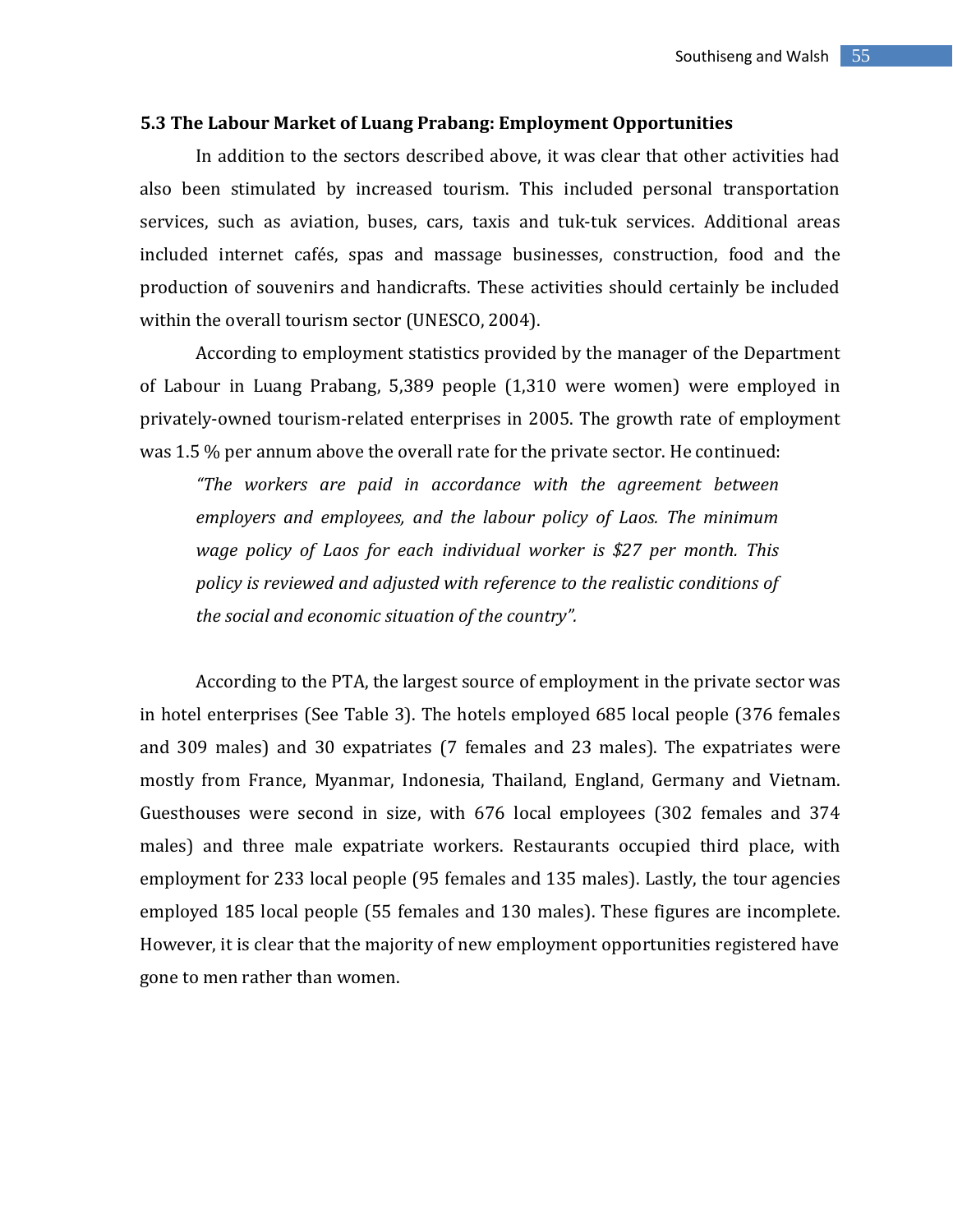| Enterprises    | <b>Local Employments</b> |      | <b>Expatriate Employments</b> |      | Total |
|----------------|--------------------------|------|-------------------------------|------|-------|
|                | Female                   | Male | Female                        | Male |       |
| Hotels         | 376                      | 309  | 7                             | 23   | 715   |
| Guesthouses    | 302                      | 374  | -                             | 3    | 679   |
| Restaurants    | 95                       | 135  | ٠                             |      | 230   |
| Tour Operators | 55                       | 130  | ۰                             |      | 185   |
| Total:         | 828                      | 948  | ⇁                             | 26   | 1,809 |

Table 3: Tourism Employment in Private Enterprises in Luang Prabang

Source: PTA of Luang Prabang 2006.

Interviews revealed that many new businesses relied on the managerial skills of the expatriates. Most expatriates were employed in managerial positions, such as general managers and marketing and finance; whereas most of the local people were employed in operational jobs, for example as housekeeping supervisors, frontline supervisors, cooks, maids, waiting staff and similar positions. This practice was assumed to bring advantages for local entrepreneurs as they were able to enhance their business performance due to the experienced and innovative competencies of the expatriates. However, this also suggests that there remain inadequately qualified human resources sufficient for managerial jobs.

Some persons from minority groups were also employed in the tourism industry. This included people from areas remote to Luang Prabang, people from ethnic minorities and both young and elderly persons. These persons were mostly involved in the production and retail of Lao-themed souvenirs and hand-made inventions like bed sheets and covers; scarves, pillow cases, handmade aprons, silks, lamps made of recycled paper and silver products, among others. These products may be found in every part of Luang Prabang but most commonly at the night market, which is crowded every evening with tourists and vendors. Numerous Luang Prabang residents also attempt to generate earnings from tourism-related businesses at the night market. Many employees of local government offices and private companies, for example, used their spare time to trade in the night market or similar venues. The Manager of the Department of Finance in Luang Prabang declared that the tourism industry had significantly contributed to the income generation of the province. Total revenue in the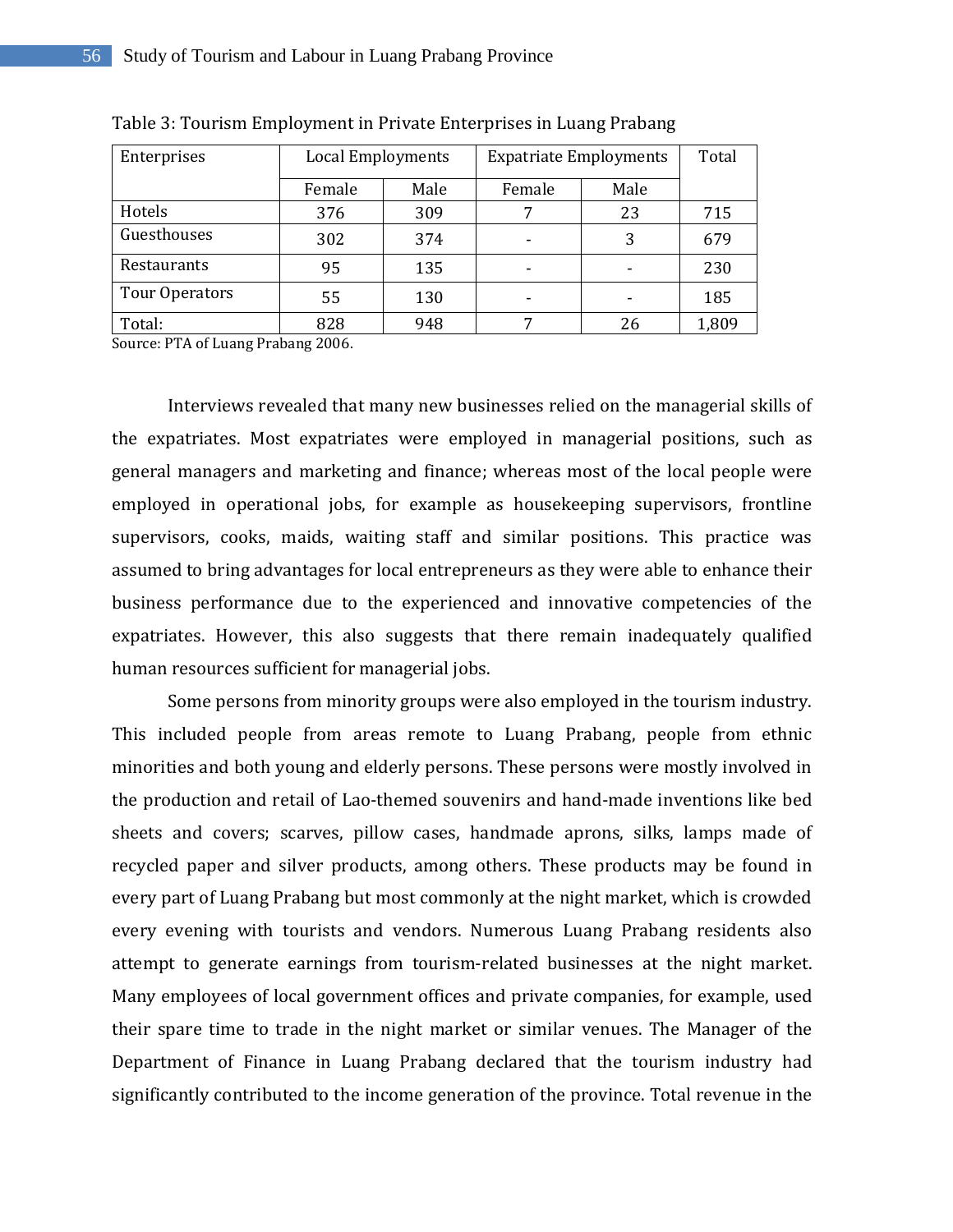four main sectors increased from \$3,059,110 in 2002 to \$5,097,742 in 2005 (Department of Finance of Luang Prabang, 2006). This is an important source of income.

#### **5.4 The Labour Market of Luang Prabang: Labour Characteristics**

 The tourism labour market in Luang Prabang is seasonal. More people are employed during the high season, which lasts from September to May (prior to the rainy season). Those who were employed tended to be those with some sort of educational qualification, especially those who had completed high school or had a vocational school certificate, preferably majoring in business administration, accounting or English. Many combine studying with part-time work. Such people are found in hotels, guesthouses, restaurants and entertainment venues. Business owners interviewed repeated that it was compulsory for employees to be able to communicate in English. It was also necessary that they be honest. Other skills could be learned on the job. Tour operators preferred to hire employees who were motivated and healthy, with a good service orientation, a high level of responsibility and specific knowledge of tourism and of working in related businesses. Other useful attributes included good historical and cultural knowledge, the ability to swim and, again, English language ability. These tended not, therefore, to be entry level jobs.

It was also observed that, although demand for labour was high in a developing industry, wage rates remained stubbornly low. One employee working at a restaurant said that:

*"We are unskilled workers. We do not have power to bargain for better wages. Some employees are paid hourly, so they are not paid when they are sick. Some employees get a monthly salary with a sick leave compensation of \$20-\$30 per year. But we have to accept such a job opportunity as this. Otherwise, we do not know what else to do."*

This is consistent with Christensen and Nikerson (1995), who argued that entrylevel jobs in tourism tended to be seasonal, part-time and of low compensation. It was also found that those workers in hotels and tour agencies tended to get better job offers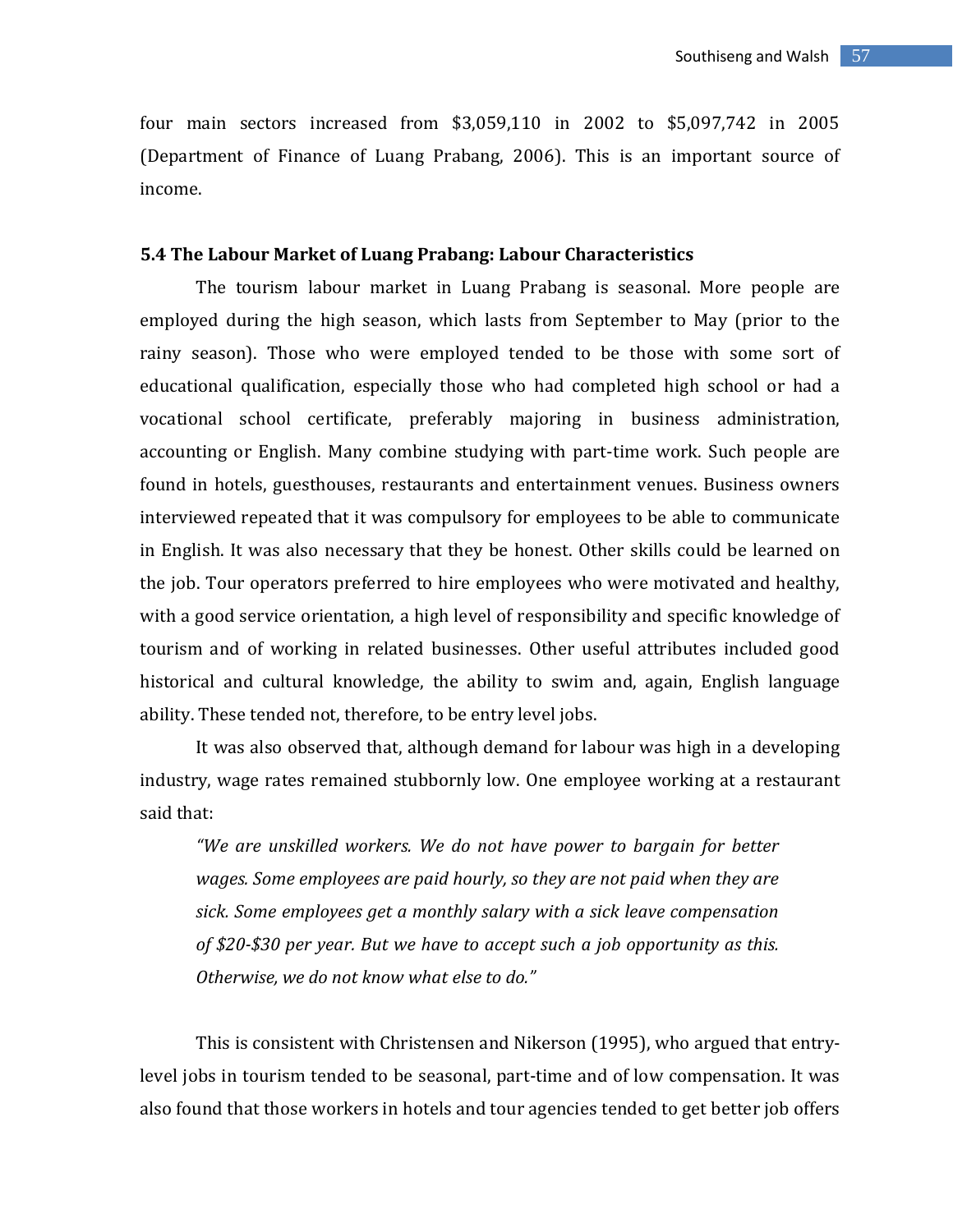than those in guesthouses, restaurants and entertainment facilities. Interviewees reported that employees in hotels and tour agencies tended to receive paid annual leave and bonuses on notable days such as the Lao New Year. However, other employees had their jobs terminated during the low season or else their working hours and wages were reduced. In these cases, motivation was lower and so too was commitment.

#### **5.5 The Labour Market of Luang Prabang: Labour Development and Management**

Employers and managers claimed that they provided both in-house training and off-site training for at least some of their employees. The former was generally offered to new hires and served as orientation to basic on-the-job methods. Supervisors or senior managers within the companies concerned usually provided this form of training. In restaurants and accommodation sectors, new employees were instructed to observe the other workers and then replicate what they did. Immediate feedback was generally made available. As competition has increased to some extent, it has become more important to place responsibility on skill development among employees. In a few cases, off-site training courses were offered. However, these were generally considered to be too expensive and, also, there were problems with access. It was thought that productivity gains did not justify such expenditure. One hotel and restaurant manager observed that:

*"We used to invite trainers from the Luang Prabang Tourism Office or elsewhere to train our employees at our workplace for about one or two weeks for the last few years. The training courses were mostly related to housekeeping, front office, general services and so on. After that, internal training programs were to be supervised by our internal managers or seniors. We think most supervisors/managers should be able to transfer knowledge to their subordinates. Thus, we did not think we need to pay another high cost for external trainers, especially as employees often left for other jobs with higher wages after working with us for a while."*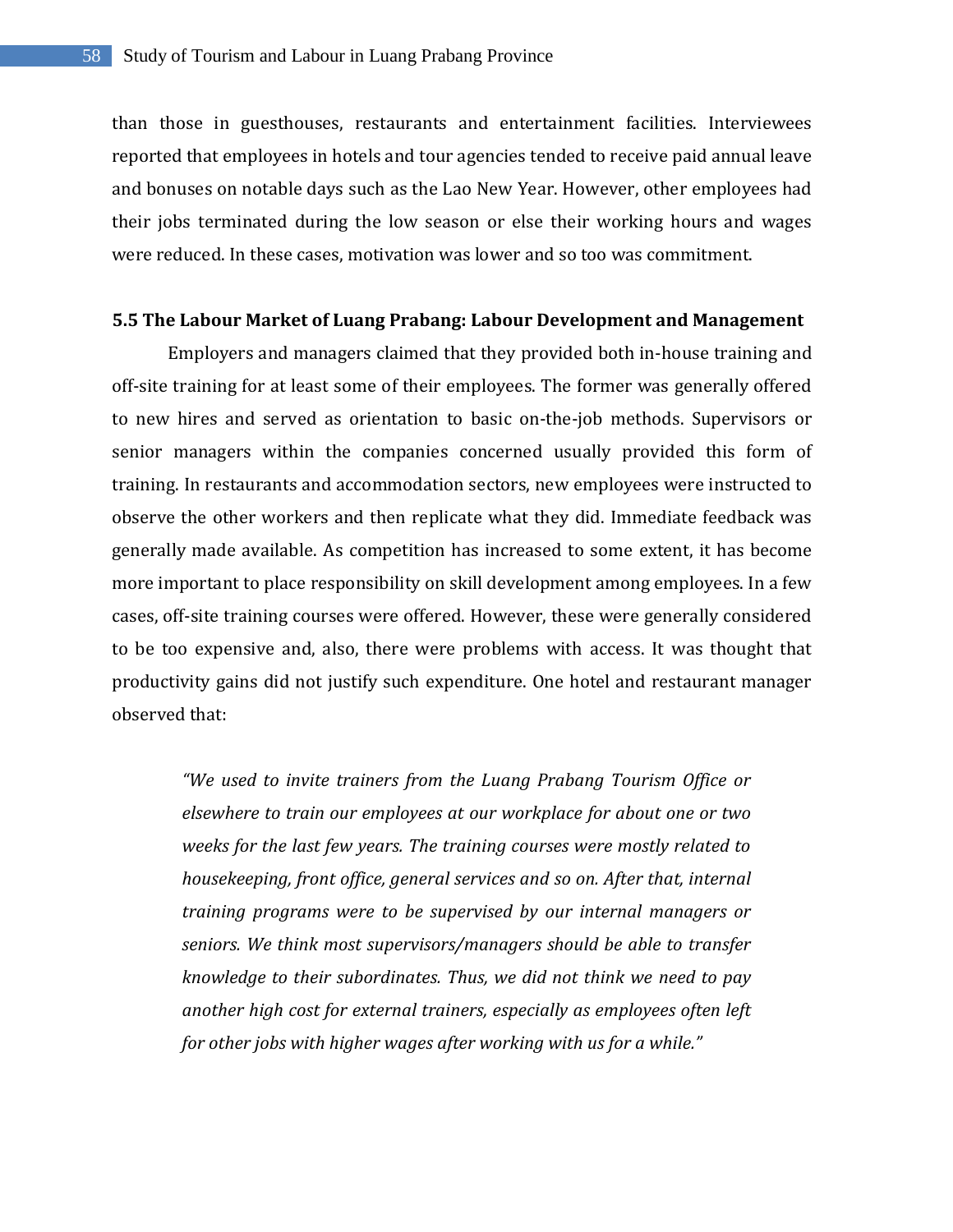The organisation of T&D tended to be a top-down approach, with employees rarely involved in the identification of needs or possible solutions. The practice was considered to be a cost rather than an investment and there was little effort to establish a long-term career development path. When T&D was conducted, it was generally to overcome a short-term lack of skills. Off-site training occurred rarely and, when it did happen, it was the result of co-operation between the PTA and the local branches of NGOs. Two sessions of training are held annually and the cost to employers is subsidized. Sessions were well-organized and took a systematic approach to employee development and focused on specific areas such as food preparation, flower decoration, handling complaints and improving services. However, there is a resource constraint on the training available and this is partly alleviated by the low level of advertising – many respondents, for example, were unaware that the sessions were taking place. In other cases, it was felt the sessions were held too far away or during the high season.

Some businesses sent employees for on-site training elsewhere in Luang Prabang or otherwise in Vientiane, particularly the famous tourism site at Vang Vieng. Employees could receive practical training in English and French, as well as bookkeeping and computer skills. Training was also sought in maintenance, first aid, cross-cultural issues, cultural and environmental preservation. Some employees might be sent to partner organisations in Vientiane or to Pattaya in Thailand for 30-45 days per year as a type of working visit. In larger organisations, the managers themselves wished to participate in such training sessions. Further, they might also visit other, perhaps competing businesses, in order to observe how employees there performed, what level of skill they had and how they compared with their own staff.

However, the state of T&D in the Luang Prabang tourism market may be described as pragmatic, only partly organized and lacking in planning and vision.

# **6. Challenges**

According to interviews, challenges facing the tourism industry in Luang Prabang included migrant labour issues, weak management, low motivation among workers, poor social health and degradation of the natural environment.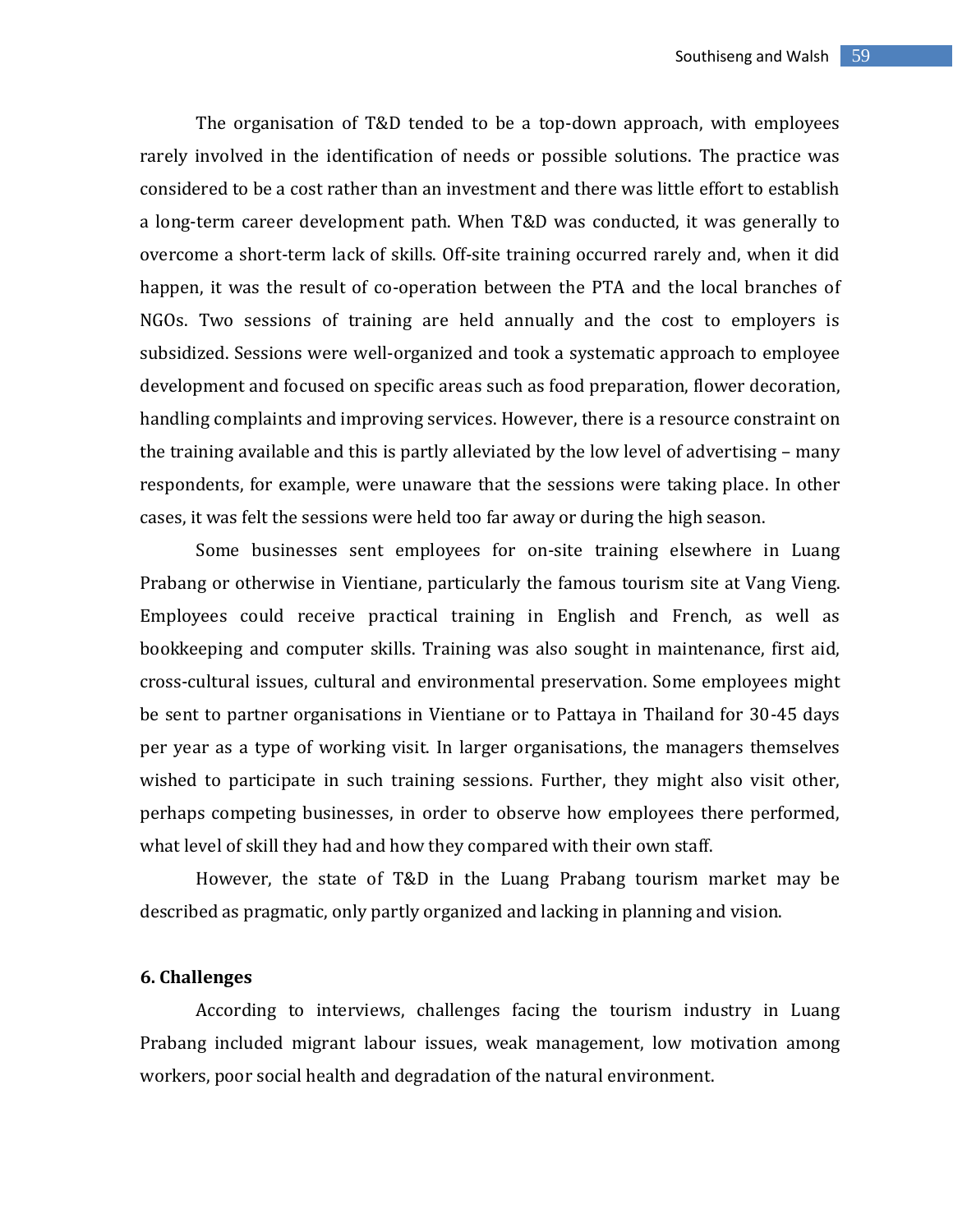In terms of migration, the manager of the Department of Labour in Luang Prabang observed that tourism had led to increased migration from rural areas and neighbouring provinces into the city. Lao persons from Xayaboury, Luang Namtha, Phongsaly, Oudomxay and Vientiane had all travelled to Luang Prabang to find work. Also, some Vietnamese and Chinese had also observed in the city taking advantage of opportunities provided by the tourism industry. There is an approximately 2% annual growth in the population of the city attributable to inward migration. Most migrants were believed to have low levels of education and to be working in unskilled manual jobs, with low hourly salaries. Jobs associated with migrant labour included construction, domestic service, waiting and dishwashing, gardening and maintenance. According to officials, this phenomenon depresses local wages generally and inspires some Luang Prabang people to move overseas in search of work themselves. Officially sanctioned schemes take Luang Prabang persons to work in the Thai factories of Khon Kaen, Songkhla and Bangkok, while others travel to Malaysia. Unofficial schemes also, of course, exist.

It was also observed that many tourism businesses were family-based, with most jobs going to family members. This made it difficult for outsiders to gain good jobs, since these were reserved and not advertised. Available jobs were for the less desirable activities which inevitably, therefore, meant that these jobs tended to be filled with less motivated people with lower levels of commitment. Even when family members were not expected to fill vacancies, senior non-family employees would used their internal knowledge of the firm to recommend their own contacts for vacancies. Again, this makes it difficult for outsiders to obtain good jobs and break into positions of responsibility. Even so, job seekers continued to walk in to establishments on the off chance that a position would be available. A manager of the Personnel Department in one hotel reported that:

*"There are more than three young people coming to apply for a job every day. According to their personal résumés, many of them have student status. Some have just graduated from vocational schools; in particular, they are English majors. So, it is simpler not to advertise any vacancies, unless it is for a managerial position."*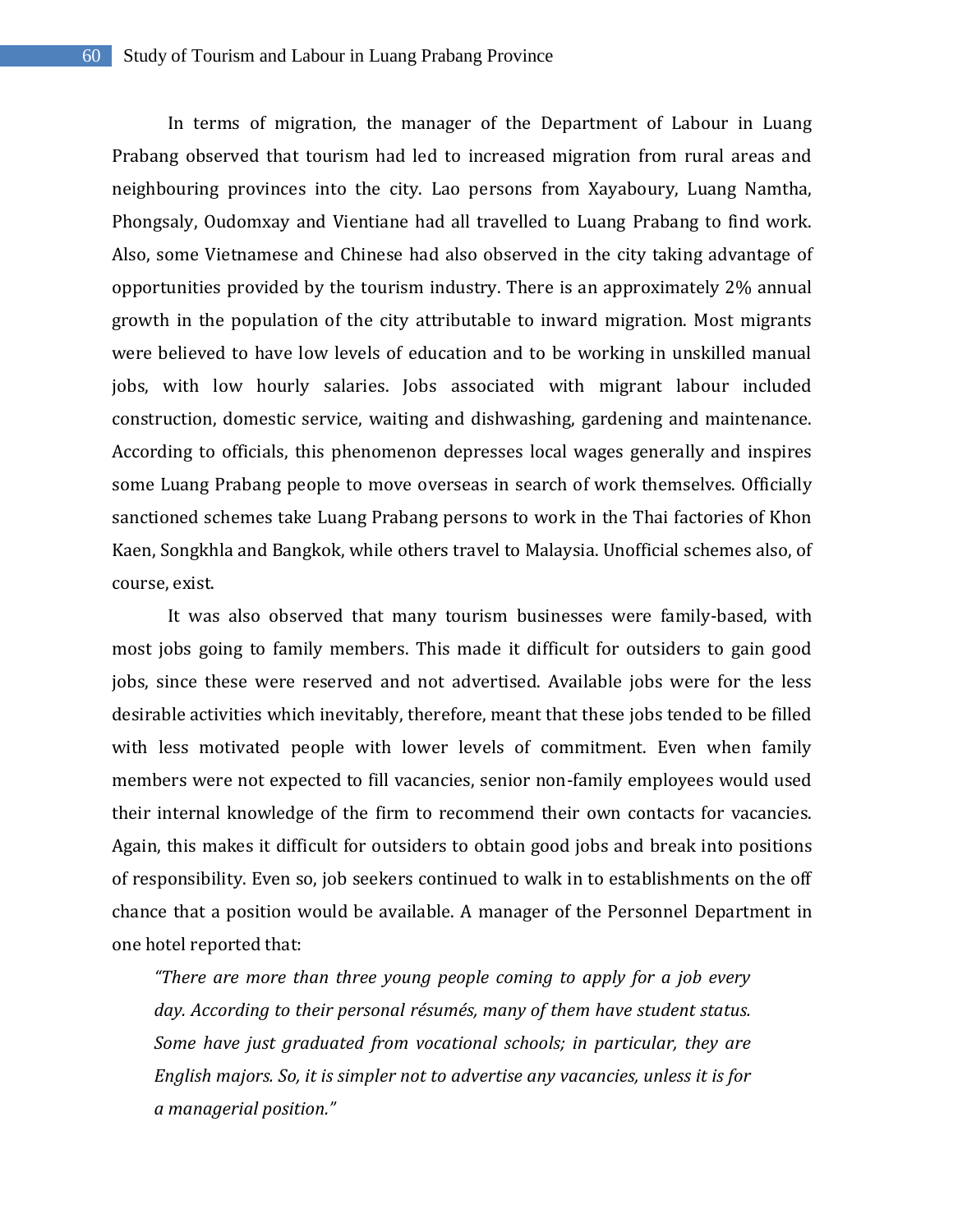Another common challenge was related to weak management systems. Most managers were not fully empowered to solve problems. They may have had some useful experience, on which they relied on a day-to-day basis, often rotating around several establishments for which they were responsible. These general managers often found it difficult to enforce their authority over employees in the absence of owners, whom employees knew wielded the real power. For example, some managers reported that they were not able to hire any employee with a salary of higher than \$50 per month, even if excellent and immediately available candidates presented themselves. From the employee perspective, they were unhappy that their contributions were not properly monitored or evaluated. Often, they claimed they preferred to work for a foreign employer who would be more likely to have an efficient management system in place. A supervisor working in one hotel said that:

*"We get a higher basic salary and learn more by working with foreign employers. Working with Lao employers gives us a lot of pressure because they rarely have clear job descriptions, and many duties are made to be the responsibility of more than one employee at the same time".* 

Weak management was typically caused by the lack of good communications, coordination and cooperation among the employers, managers and two groups of employees – the morning and afternoon shifts. When employees do not appear, managers routinely have to take care of their duties themselves. Owing to inappropriate monitoring, productivity is not measured and this leads to the over-hiring of staff. Instead of one staff member being hired to be responsible for a group of 7-8 guests, therefore, two staff members were hired and this led to lower productivity and profits. Many employees were considered to be unreliable, unpunctual and unwilling to take responsibility. Further, many of the language difficulties that were observed could have been avoided with very little learning effort. Customer satisfaction could, therefore, have been increased significantly through the application of better but still very simple management techniques.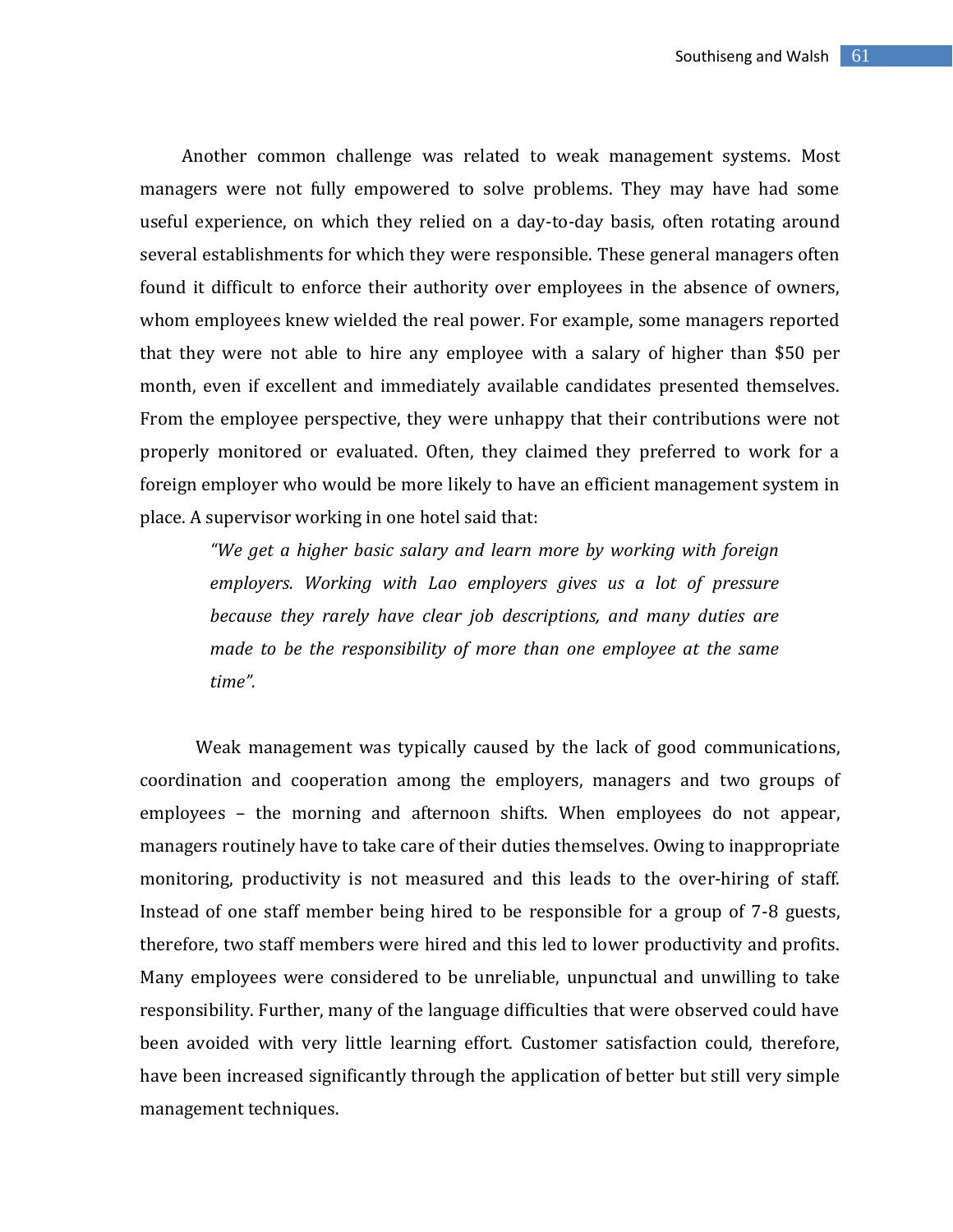There were also some negative aspects attributed to the growth of tourism, including social health problems and degradation of the natural environment. Perhaps most disturbing for the local people was the arrival of a commercial sex industry in the city, which became operational mostly in certain establishments at night time. Although these were popular venues for some visitors, local people professed that the concept of such an industry was alien to local cultural and spiritual values. Many respondents felt that the local authorities should do something to prevent the spread of this industry.

# **7. Conclusions and Recommendations**

The tourism industry is increasing and has had a positive effect on total employment. Men and women, young and old were all enthusiastic about the opportunities for higher income provided by the tourism business. However, full-time jobs were seen as largely seasonal and partly filled by migrant workers. By contrast, most local people felt they benefited more from part-time opportunities. Improving the opportunities available for local people in the industry requires development of infrastructure and regulations. In particular, to strengthen the sustainable development of the tourism industry and the labour market, there is a need for better co-ordination between such organisations as the PTA of Luang Prabang, NGOs, the private sector and representatives of the employees. There is a need for greater collection of relevant information with a view to identifying the gaps between supply and demand and feeding this information to relevant educational institutes, so as to reduce imbalances by offering incentives to people to take the courses designed to fill gaps. Since local people already recognize the opportunities the industry offers, it should not be difficult to persuade them to participate in such schemes. Another important phenomenon is relevant to the evolution of the educational system. This particularly relates to the roles of the GoL, the labour department and the PTA in promoting competition among educational institutions and in improving the quality of teaching, of curricula and of resources available for education. This should be managed with a view to maintaining the cultural and environmental integrity of Luang Prabang. There is also the need to encourage local businesspeople to improve their own managerial systems and skills, perhaps through the provision of training sessions linked with a financial provision for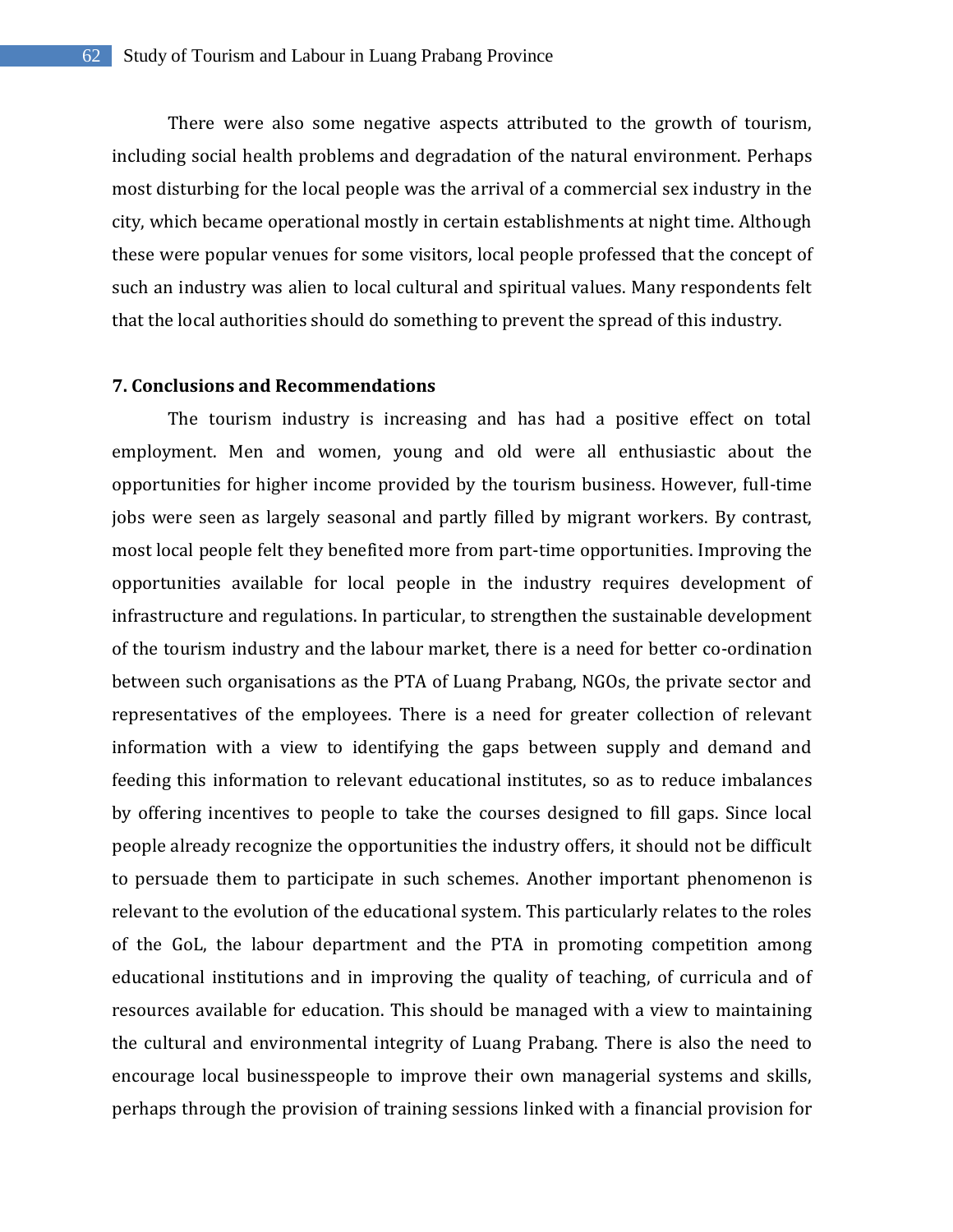future investment. This might be accompanied with a public sector initiative, organized in connection with suitable international bodies, to establish various standards in terms of regularization of personal transportation systems, health and safety practices in the workplace, evaluation systems and incentives for companies to provide better HR practices.

# **References**

- Aas, C., Ladkin, A., & Fletcher, J. (n.d.). *Stakeholder collaboration and heritage management.* Retrieved July 24, 2006, from [http://www.asbconsult.no/](http://www.asbconsult.no/download/Artikkel%20CA.doc) [download/Artikkel%20CA.doc](http://www.asbconsult.no/download/Artikkel%20CA.doc)
- Anonymous. (n.d.). *Summary labour market assessment.* Retrieved July 22, 2006, from [http://www.adb.org/SocialProtection/appendix9\\_1.pdf](http://www.adb.org/SocialProtection/appendix9_1.pdf)
- Bohlander, G., & Snell, S. (Eds.). (2004). *Managing human resources: Training and development.* Mason, OH: Thomson/South-Western.
- Christensen, N. A., & Nikerson, N. P. (1995). *Jobs and wages: The tourism industry dilemmas.* Retrieved July 20, 2006, from [http://bibemp2.us.es/turismo/turism](http://bibemp2.us.es/turismo/turismonet1/economia%20del%20turismo/turismo%20y%20antropologia%20social/jobs%20and%20wages%20,%20tourism%20industry%20dilemma.pdf) [onet1/economia%20del%20turismo/turismo%20y%20antropologia%20social](http://bibemp2.us.es/turismo/turismonet1/economia%20del%20turismo/turismo%20y%20antropologia%20social/jobs%20and%20wages%20,%20tourism%20industry%20dilemma.pdf) [/jobs%20and%20wages%20,%20tourism%20industry%20dilemma.pdf](http://bibemp2.us.es/turismo/turismonet1/economia%20del%20turismo/turismo%20y%20antropologia%20social/jobs%20and%20wages%20,%20tourism%20industry%20dilemma.pdf)
- Cooper, D. R. & Schindler, P. S. (2006). *Business research methods.* New York: McGraw Hill.
- Lao National Tourism Administration. (2006). *New statistics of hotels, guesthouses, restaurants and tourism Operators in Luang Phrabang.* Luang Prabang
- Miles, M. B. & Huberman, A. M. (1994). *Qualitative data analysis.* London: SAGE.
- Mongkhonvilay, S. (2005). *2005 Statistic report on tourism in Lao PDR.* Vientiane: The National Statistic Center.
- National Center for Human Resource Development. (2005). *Assessment of trends of demand on labor through job advertisement in AI Rai Newspaper.* Retrieved July 22, 2006, from http://www.almanar.jo/AlManarWeb/Portals/0/PDF/1384.pdf
- National Tourism Authority of Lao PDR. (n.d.). *2005 Statistical report on tourism in Laung Prabang.* Vientiane: The National Statistic Center.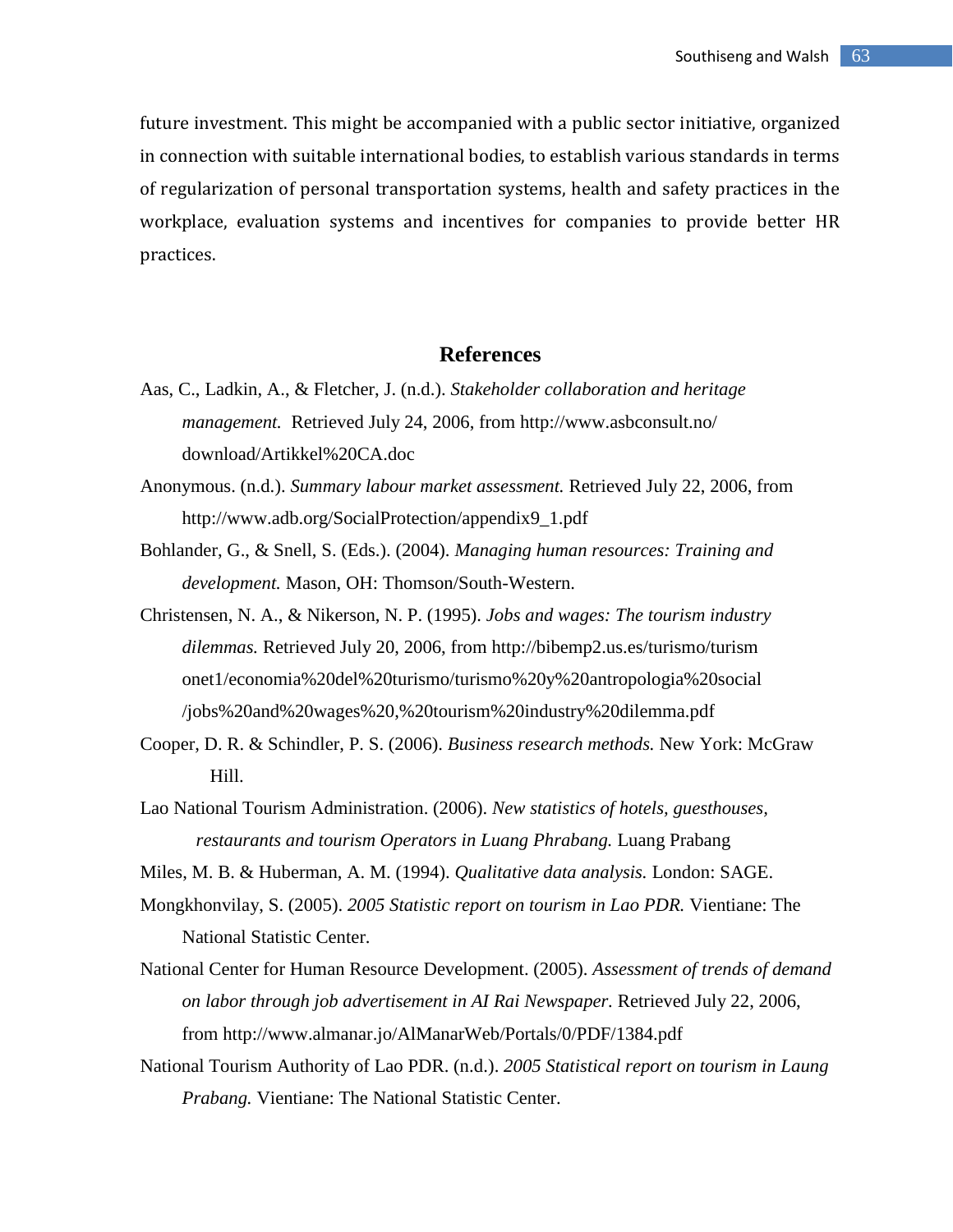- Organization for Economic Co-operation and Development. (n.d.). *Measuring the role of tourism in OECD economies: The OECD manual of tourism satellite accounts and employment, enterprises, industries and services, the rational for an employment role module.* Retrieved July 13, 2006, from [http://www.oecd.org](http://www.oecd.org/dataoecd/31/15/2401928.pdf) [/dataoecd/31/15/2401928.pdf](http://www.oecd.org/dataoecd/31/15/2401928.pdf)
- Pearce, P. L., Morrison, A. M., & Rutledge, J. L. (1998). *Tourism: Bridges across continent.* Australi: McGaw-Hill
- Prongjit, S. (2006.). Relationship between training and individual performance improvement. *Sasin Journal of Management* Vol.12, no.1: 30-50
- Provincial Tourism Authority in Luang Prabang. (2006). *Statistical report on tourism in Luang Prabang.* Luang Prabang.
- Saphakdy, T. (2005). *Mainstreaming gender into governance and public administration organizations: A case study of governance and public administration reform Luang Prabang provincial pilot project, Lao PDR.* Unpublished master's thesis, Asian Institute of Technology, Bangkok, Thailand.
- Department of Finance in Luang Phrabang. (2006). *Revenue generation from tourism Services.* Luang Prabang.
- The New Orleans Jobs Initiative. (2003). *Making connections: A regional workforce labour audit.* Retrieved July 22, 2006, from http://www.doleta.gov/USWOR KFORCE/communityaudits/docs/Files%20for%20CA%20Website/LA-New% 20Orleans/LA-New%20Orleans-ProductFinal%20Report/Part%20II% 20Supply%20Side.pdf
- United Nations Education, Scientific and Cultural Organization. (2004). *The effects of tourism on culture and the environment in Asia and the Pacific: Tourism and heritage site management in the world heritage town of Luang Prabang, Lao PDR.* Bangkok: UNESCO.
- World Tourism Organization. (n.d.). *Tourism labor market observatory: A new initiative of the WTO education council.* Retrieved July 13, 2006, from [http://www.world](http://www.world-tourism.org/education/PDF/observatory.pdf)[tourism.org/education/PDF/observatory.pdf](http://www.world-tourism.org/education/PDF/observatory.pdf)